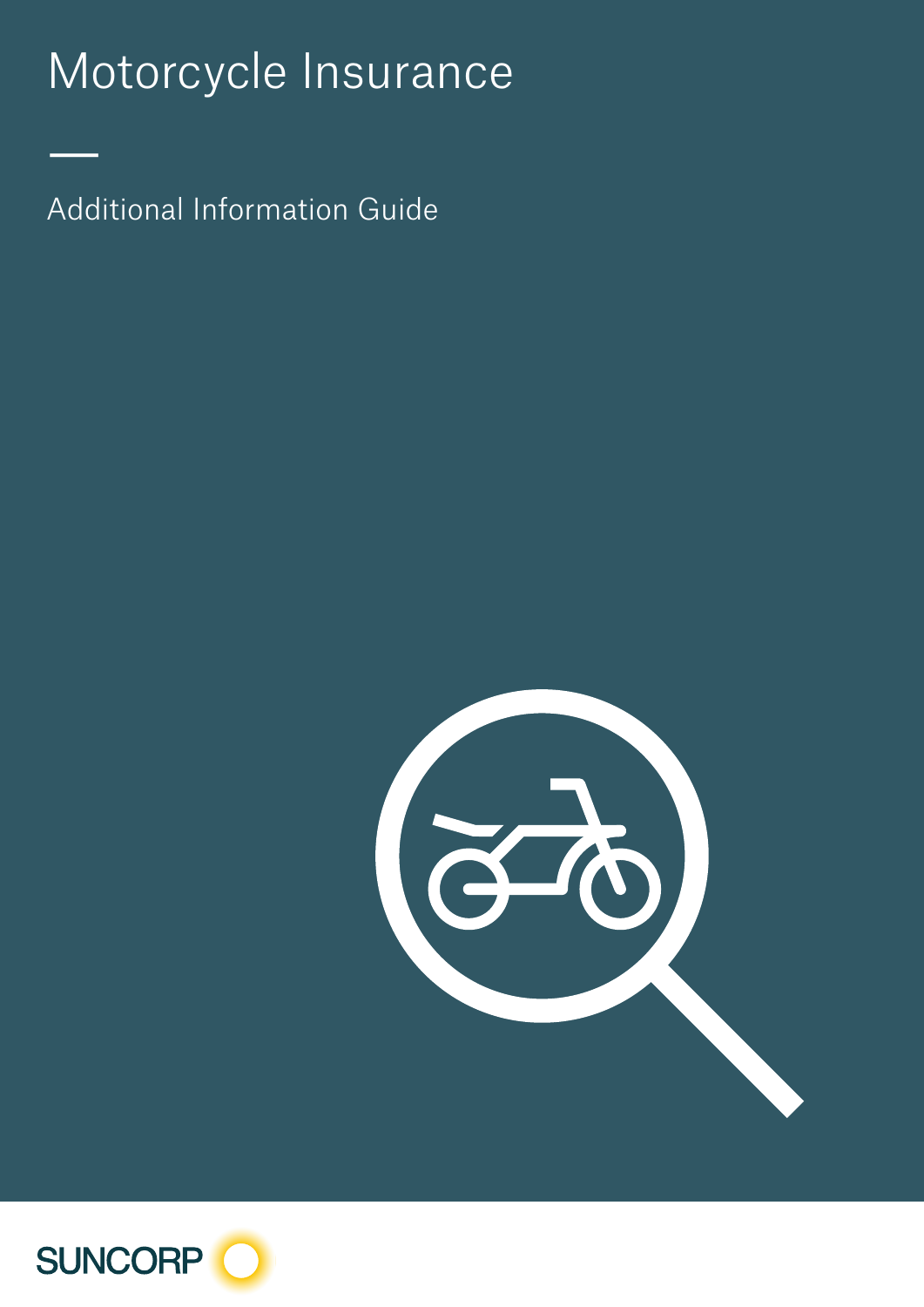This Additional Information Guide (AIG) is designed to provide you with additional information about excesses, how we calculate premiums and the discounts available under the policy. You should read this AIG together with our Suncorp Motorcycle Insurance Product Disclosure Statement (PDS) dated 25/11/2020.

## This AIG is relevant to you if your policy has a commencement or a renewal effective date on or after 25 March 2021.

## Your excess

The excesses that apply to your policy are stated on your certificate of insurance.

## The different types of excesses are:

#### Standard excess

Depending on your motorcycle type, the standard excess will be either \$400 or \$600. You may be able to vary this with a voluntary excess.

## Voluntary excess

Depending on your level of cover, we offer a range of voluntary excesses between \$500 and \$1,250.

Choosing a higher excess reduces your premium. If you choose a voluntary excess this will replace the standard excess.

## Age excess

The age excess applies to riders under 25 years of age. If the rider is listed on the certificate of insurance, the age excess is \$400. If the rider is not listed on the certificate of insurance, the age excess is \$800 for road bikes and \$500 for dirt bikes and scooters.

## Inexperienced rider excess

The inexperienced rider excess is \$800 for road bikes and \$400 for dirt bikes and scooters. The inexperienced rider excess will not apply where the motorcycle was not in the control of the listed insured riders, and the person responsible for the loss or damage was being paid for a service e.g. where the motorcycle is being serviced and/or test driven or repaired or driven by a car park attendant or a valet.

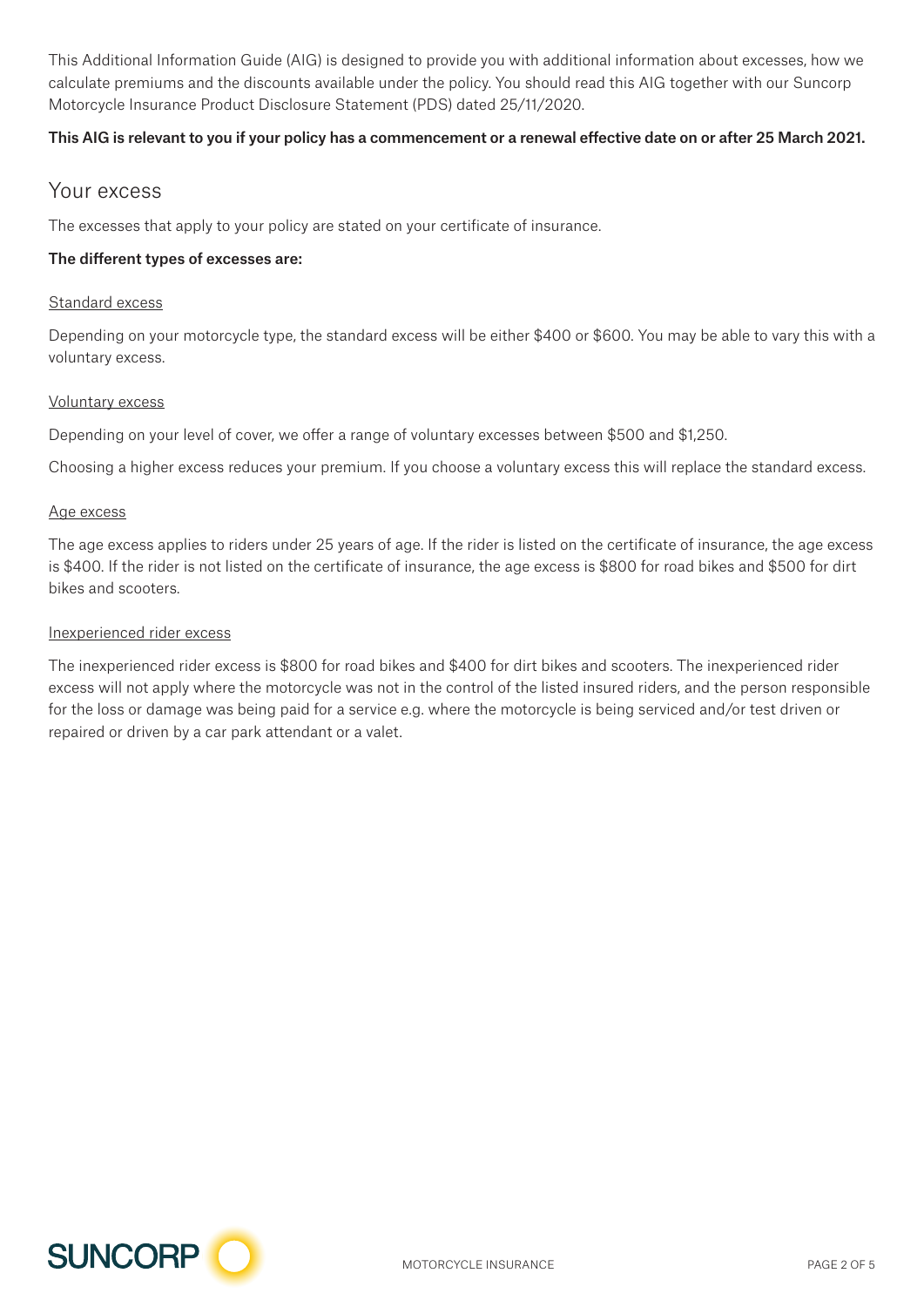## About your premium

The premium is the amount you pay us for this insurance. Your premium includes any applicable GST, stamp duty, other government charges and any levies that apply. Your certificate of insurance will show you how much you have to pay.

We may use factors about you and your motorcycle to work out your premium, including the level of cover you choose. The importance we place on the factors we use can change and how those factors combine to affect the premium will differ from person to person.

Each time you renew your insurance your premium is likely to change, even if your personal circumstances have not changed. This is because the premium you pay is also affected by other things including:

- The cost of claims we have paid to other customers and claims we expect to pay in the future;
- New and updated data we use to calculate your premium;
- Changes in government taxes and any state or territory duties or levies;
- Our expenses of doing business;
- Other commercial factors.

When determining your renewal premium, we also consider how much you paid last time. As such we may limit movements up or down.

Significant factors affecting your premium include a combination of some or all of the following:

| Factor                                                                                                                       | <b>Comprehensive cover</b> | Fire, Theft and Third Party<br><b>Property Damage cover</b> | <b>Third Party Property</b><br>Damage cover |
|------------------------------------------------------------------------------------------------------------------------------|----------------------------|-------------------------------------------------------------|---------------------------------------------|
| Amount covered                                                                                                               | $\checkmark$               | $\checkmark$                                                | $\times$                                    |
| Address where motorcycle is kept overnight                                                                                   | $\checkmark$               | $\checkmark$                                                |                                             |
| Age of rider(s)                                                                                                              | $\checkmark$               |                                                             |                                             |
| Whether the motorcycle is financed                                                                                           | $\checkmark$               | $\checkmark$                                                | $\checkmark$                                |
| Type of motorcycle                                                                                                           | $\checkmark$               | $\checkmark$                                                | $\checkmark$                                |
| Motorcycle age                                                                                                               | $\checkmark$               | $\times$                                                    | $\times$                                    |
| Motorcycle options, accessories and modifications<br>that have been fitted and are shown on your<br>certificate of insurance | $\sqrt{}$                  | $\times$                                                    | $\times$                                    |
| Whether you choose a voluntary excess                                                                                        | $\checkmark$               | $\checkmark$                                                | $\checkmark$                                |
| How long you have held this policy with us                                                                                   | $\checkmark$               |                                                             |                                             |

Claims on your comprehensive policy will only affect your premium through changes to your No Claim Bonus.

## Paying by instalments

Your premium will be higher if you choose to pay by instalments, rather than annually.

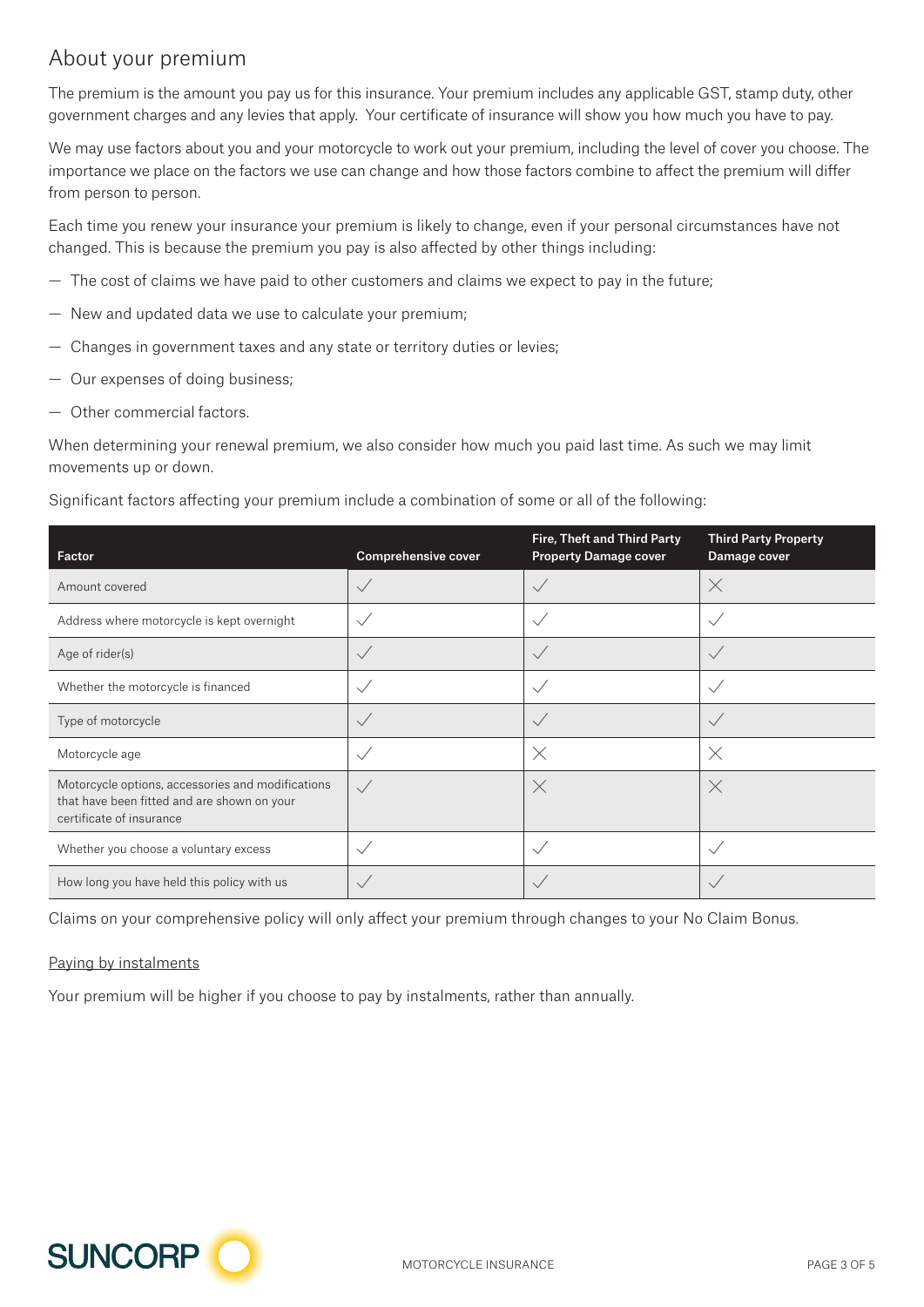## Premium discounts

Discounts are also a significant factor that can affect your premium. The premium you pay for your insurance includes any discounts we have given you.

The main discounts we offer are:

- No claim bonus (comprehensive cover only);
- Multi-policy discount.

From time to time we might also offer discounts or some other special offers as part of a marketing campaign. If we do this, separate terms and conditions may apply and you might not be eligible for our usual discounts. The amount and type of discount offered can change or be withdrawn.

If you are eligible for more than one discount, we usually apply any subsequent discount to the already discounted premium.

## No claim bonus

A no claim bonus (NCB) is a discount that rewards you for your good claims history. This discount applies only to comprehensive cover. If you have an NCB, it is shown on your certificate of insurance.

There are six NCB levels between 0% and 60%.

Your NCB will increase or stay on the maximum on renewal if you do not make a claim. Your NCB will also increase or stay on the maximum on renewal if you make a claim and:

- another person was entirely responsible for the loss or damage; and
- you tell us the at-fault person's name and address and the registration number of their vehicle.

For all other claims your NCB level will be reduced. Below is a table of examples.

| When you make a claim for                                                                                                                                                                 | Does this<br>impact a NCB? |
|-------------------------------------------------------------------------------------------------------------------------------------------------------------------------------------------|----------------------------|
| Theft or attempted theft of your motorcycle                                                                                                                                               | Yes                        |
| Storm, hail, flood or fire damage                                                                                                                                                         | Yes                        |
| Malicious act or vandalism                                                                                                                                                                | Yes                        |
| Damage to your motorcycle whilst parked caused by an unidentified person or driver                                                                                                        | Yes                        |
| Collision with or by an animal                                                                                                                                                            | Yes                        |
| An accident where the rider of your motorcycle caused or contributed to the damage                                                                                                        | Yes                        |
| An incident where the rider of your motorcycle was not at fault and you can give us the name and address of the at fault<br>driver and the registration number of the at fault vehicle    | <b>No</b>                  |
| An incident where the rider of your motorcycle was not at fault but you cannot give us the name and address of the at<br>fault driver and the registration number of the at fault vehicle | Yes                        |

## Multi–policy discount

A multi–policy discount rewards you with a discount off your premium for holding three or more eligible paid personal insurance policies with us. There must be a common mailing address and the person(s) seeking the discount must be nominated as an insured with the same name on each eligible policy. If you take out a new policy which means you qualify for the multi-policy discount you are eligible to receive the discount on that new policy immediately and on your other existing policies from their next renewal date, provided you still qualify. If you believe you are eligible for the multi-policy discount but it is not shown on your certificate of insurance, please contact us. Eligible personal insurance policies are home, contents, landlord, car, motorhome, motorcycle, caravan and boat. Suncorp QLD Compulsory Third Party insurance also counts as an eligible policy but the premium cannot be discounted.